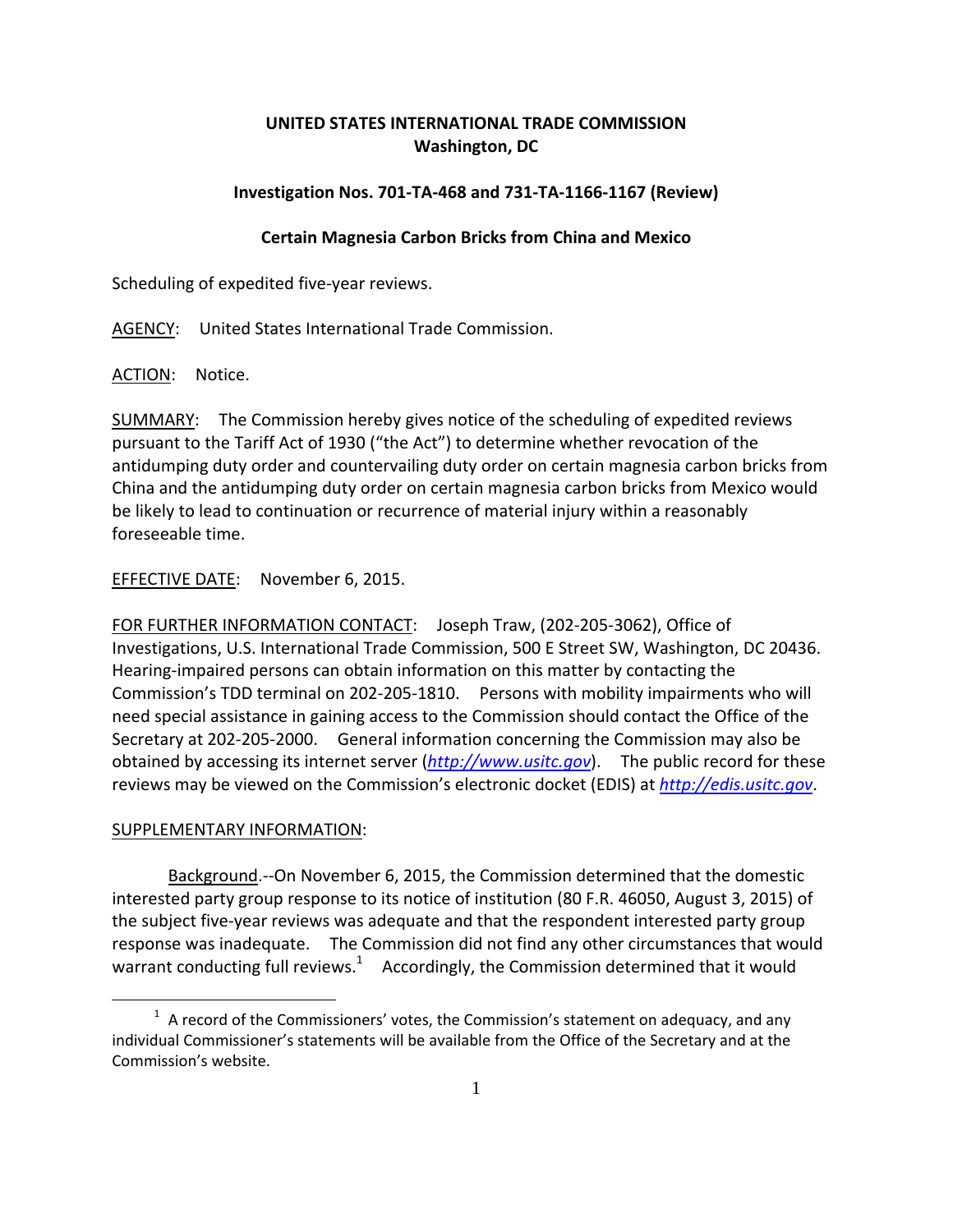conduct expedited reviews pursuant to section  $751(c)(3)$  of the Tariff Act of 1930 (19 U.S.C.  $§ 1675(c)(3)$ ).

For further information concerning the conduct of these reviews and rules of general application, consult the Commission's Rules of Practice and Procedure, part 201, subparts A and B (19 CFR part 201), and part 207, subparts A, D, E, and F (19 CFR part 207).

Staff report.‐‐A staff report containing information concerning the subject matter of the reviews was placed in the nonpublic record on November 19, 2015, and made available to persons on the Administrative Protective Order service list for these reviews. A public version will be issued thereafter, pursuant to section 207.62(d)(4) of the Commission's rules.

Written submissions.‐‐As provided in section 207.62(d) of the Commission's rules, interested parties that are parties to the reviews and that have provided individually adequate responses to the notice of institution, $^2$  and any party other than an interested party to the reviews may file written comments with the Secretary on what determinations the Commission should reach in the reviews. Comments are due on or before December 3, 2015 and may not contain new factual information. Any person that is neither a party to the five-year reviews nor an interested party may submit a brief written statement (which shall not contain any new factual information) pertinent to the reviews by December 3, 2015. However, should the Department of Commerce extend the time limit for its completion of the final results of its reviews, the deadline for comments (which may not contain new factual information) on Commerce's final results is three business days after the issuance of Commerce's results. If comments contain business proprietary information (BPI), they must conform with the requirements of sections 201.6, 207.3, and 207.7 of the Commission's rules. Please be aware that the Commission's rules with respect to filing have changed. The most recent amendments took effect on July 25, 2014. *See* 79 Fed. Reg. 35920 (June 25, 2014), and the revised Commission Handbook on E‐filing, available from the Commission's website at *http://edis.usitc.gov*.

In accordance with sections 201.16(c) and 207.3 of the rules, each document filed by a party to the reviews must be served on all other parties to the reviews (as identified by either the public or BPI service list), and a certificate of service must be timely filed. The Secretary will not accept a document for filing without a certificate of service.

Determination. -- The Commission has determined these reviews are extraordinarily complicated and therefore has determined to exercise its authority to extend the review period by up to 90 days pursuant to 19 U.S.C. § 1675(c)(5)(B).

 $\overline{a}$ 

 $2$  The Commission has found the response submitted by Magnesia Carbon Bricks Fair Trade Committee to be individually adequate. Comments from other interested parties will not be accepted (*see* 19 CFR 207.62(d)(2)).